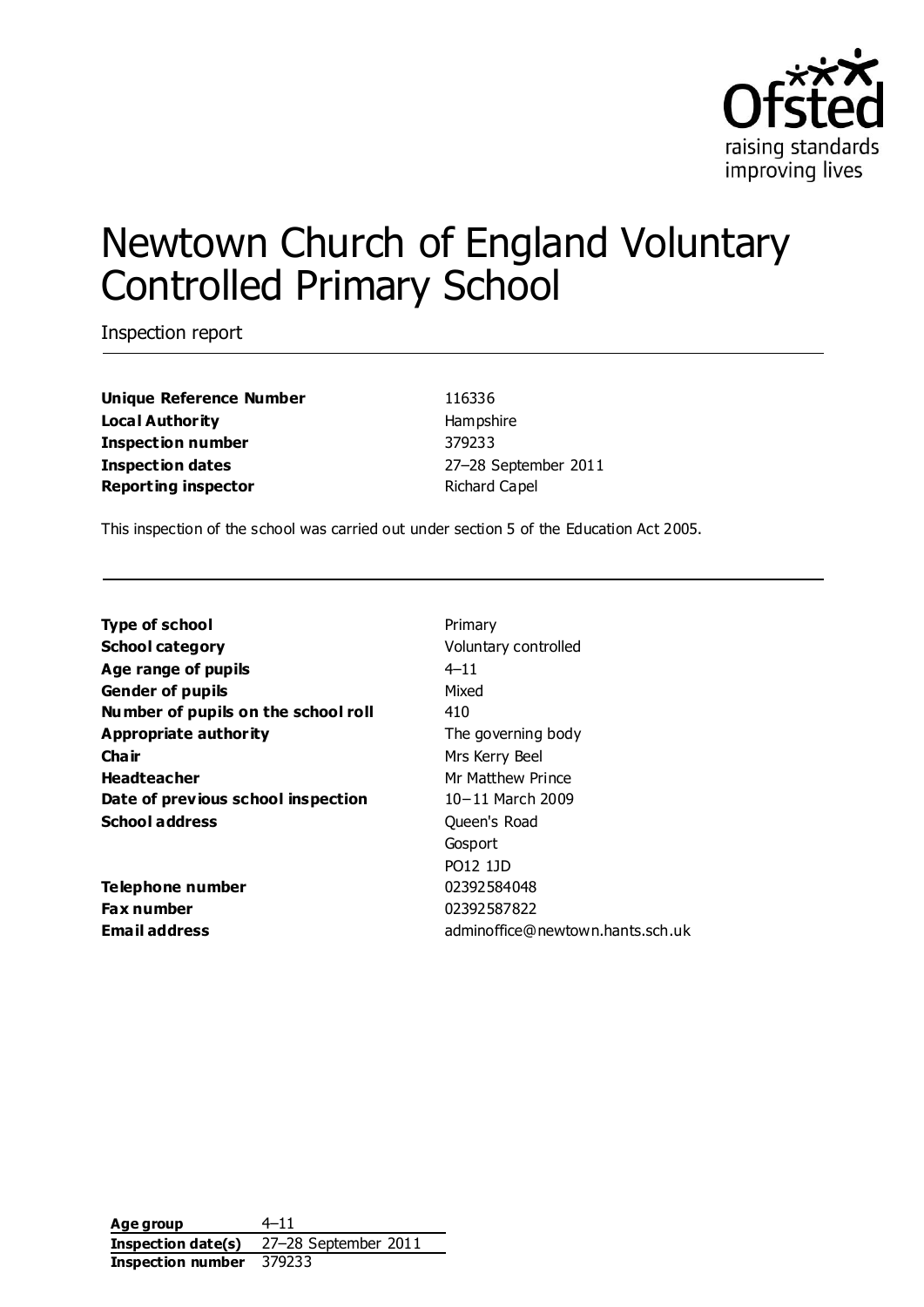The Office for Standards in Education, Children's Services and Skills (Ofsted) regulates and inspects to achieve excellence in the care of children and young people, and in education and skills for learners of all ages. It regulates and inspects childcare and children's social care, and inspects the Children and Family Court Advisory Support Service (Cafcass), schools, colleges, initial teacher training, work-based learning and skills training, adult and community learning, and education and training in prisons and other secure establishments. It assesses council children's services, and inspects services for looked after children, safeguarding and child protection.

Further copies of this report are obtainable from the school. Under the Education A ct 2005, the school must provide a copy of this report free of charge to certain categories of people. A charge not exceeding the full cost of reproduction may be made for any other copies supplied.

If you would like a copy of this document in a different format, such as large print or Braille, please telephone 0300 123 4234, or email enquiries@ofsted.gov.uk.

You may copy all or parts of this document for non-commercial educational purposes, as long as you give details of the source and date of publication and do not alter the information in any way.

To receive regular email alerts about new publications, including survey reports and school inspection reports, please visit our website and go to 'Subscribe'.

Piccadilly Gate Store St **Manchester** M1 2WD

T: 0300 123 4234 Textphone: 0161 618 8524 E: enquiries@ofsted.gov.uk W: www.ofsted.gov.uk

**Ofsted** 

© Crown copyright 2011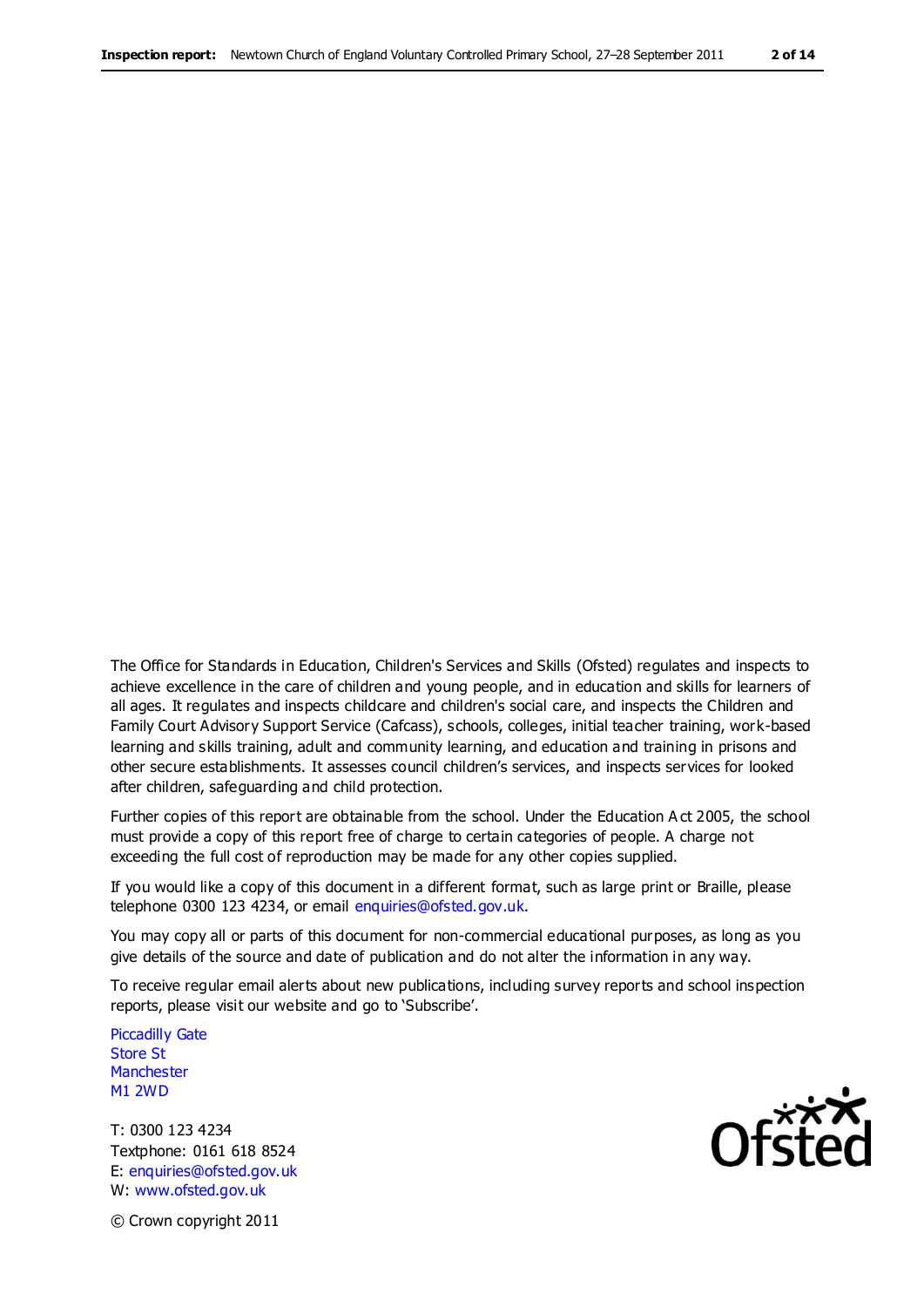# **Introduction**

This inspection was carried out by four additional inspectors. They observed 21 lessons featuring the work of 15 teachers. They held meetings with representatives of the governing body, staff and groups of pupils. They observed the school's work, and looked at records of pupils' progress and curriculum planning, reports from the local authority, school documentation and monitoring records of teaching and learning. Inspectors analysed 189 parents' and carers' questionnaire returns, as well as 38 from staff and 100 from pupils.

The inspection team reviewed many aspects of the school's work. It looked in detail at a number of key areas.

- The impact of improvements in teaching and in the curriculum and how far this has ensured improved rates of progress and attainment throughout the school, especially with regard to more-able pupils and any differences between boys and girls.
- $\blacksquare$  The ability of pupils to work in teams, take on responsibility and whether they enjoy their school and the learning opportunities it provides.
- The improvements made to subject leadership, the accuracy of self-evaluation and how leaders at all levels are helping to improve teaching and learning.

# **Information about the school**

This is a larger than average primary school. Most pupils are of White British heritage. The proportion of pupils known to be eligible for free school meals is below average. The proportion of pupils with special educational needs and/or disabilities is above average although the proportion with statements of special educational needs is below average. The main area of need is moderate learning difficulties. The proportion of pupils who speak English as an additional language is well below the national average. The school provides a breakfast club and after-school care for pupils which were evaluated as part of this inspection. The school holds a variety of awards including Enhanced Healthy School Status.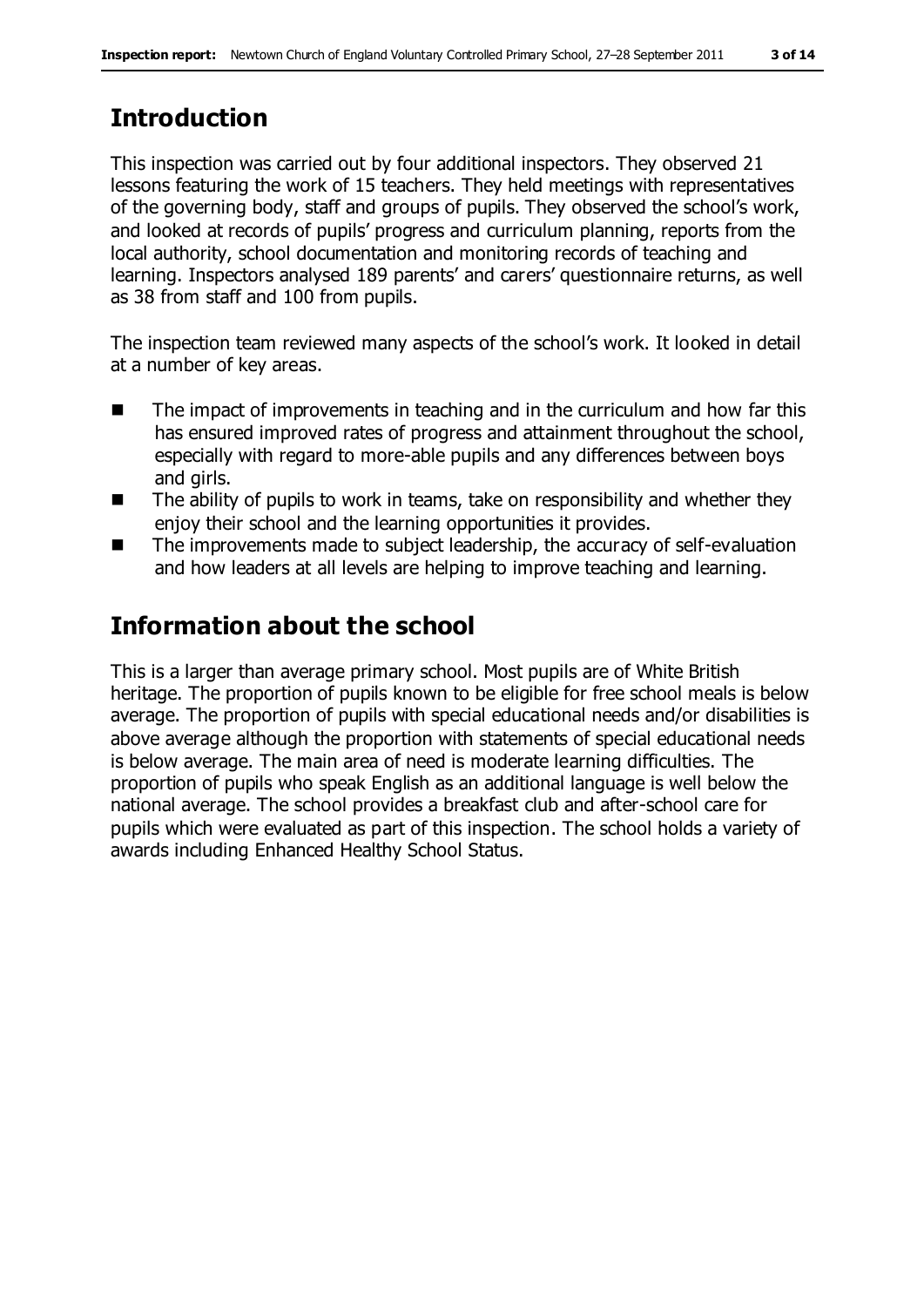# **Inspection judgements**

| Overall effectiveness: how good is the school?  |  |  |
|-------------------------------------------------|--|--|
| The school's capacity for sustained improvement |  |  |

# **Main findings**

This is a satisfactory school where a very large majority of parents and carers are happy with their child's experiences and with what the school provides. As one parent wrote, 'My child loves school and is engaged in his learning, what more can I say?'

The headteacher has the strong support of staff and the governing body and they are all focused on ensuring further improvement. Pupils get off to a good start in the Early Years Foundation Stage because staff work effectively with the children to ensure they make good progress in their learning. Although attainment is average, the progress made by pupils in the past was a weakness. The senior leadership has effectively used external support and other levels of leadership in the school to ensure that the pupils' learning and the progress they make by the time they leave school is satisfactory. Although effective improvements have been made, weaknesses remain in the difference found between the attainment of boys and girls in some year groups in reading, writing and mathematics, and in the attainment and progress made by more-able pupils.

Teaching is satisfactory and staff are benefiting from the support provided by the local authority and increasingly from their colleagues where they have particular areas of strength. The school has been focusing effectively on the quality of teaching in mathematics and this has led to improvement. The quality of teaching is better now in mathematics than in English and the school has consequently introduced initiatives to improve the teaching of writing and pupils' progress.

The school fosters the development of caring, sensible and considerate young people very well. Pupils work together harmoniously in lessons and as part of other activities such as a 'career fair' using local businesses. Pupils' behaviour is good and they make an outstanding contribution to their school and wider community. Links with the local church, with the local community and other agencies are strong and effectively support pupils' academic and personal development. Pupils are given satisfactory opportunities to learn about life in other countries but have a limited understanding of contrasting lifestyles and customs across the United Kingdom.

Senior leadership has ensured that the governing body now has the information it needs to challenge the school as a 'critical friend' and governors are taking a more active and systematic role in monitoring the work of the school. The headteacher has ensured that the strategic planning of the school has improved and is clear to staff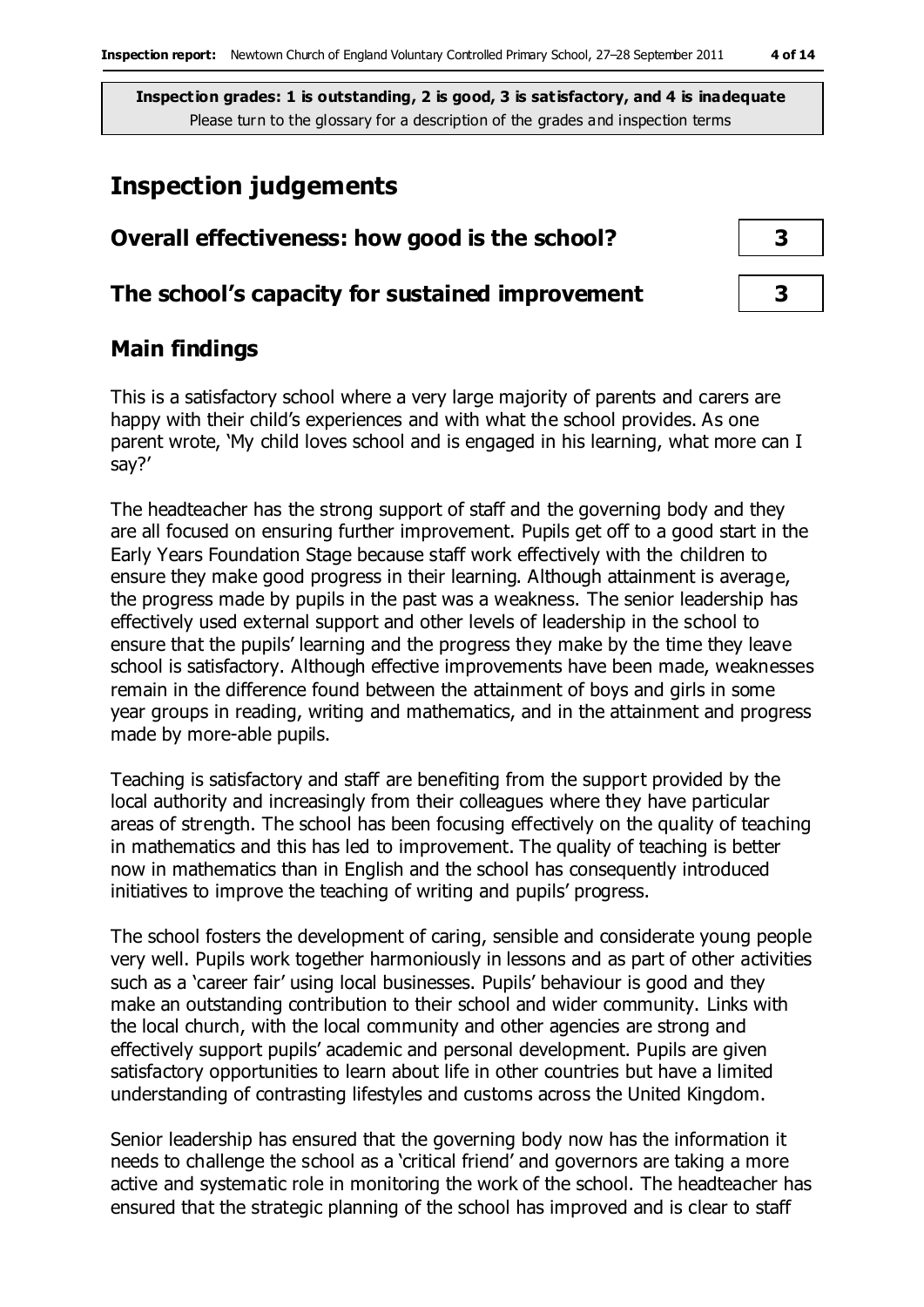and governors. There has been an effective focus on observing teaching but too little emphasis is placed on evaluating the quality of learning and progress in lessons so that this can be used to improve teaching further. Senior leadership is developing middle leaders who are grasping this opportunity with enthusiasm. Where the school has focused its efforts on making improvements, such as in mathematics and in improving attendance, this has had a positive impact, but self-evaluation is a little inflated. Strategies to raise attainment in English are yet to show sustained improvement but taking the greater involvement of the governing body and leadership at all levels also into account, the school's capacity for sustained improvement is satisfactory.

Up to 40% of the schools whose overall effectiveness is judged satisfactory may receive a monitoring visit by an Ofsted inspector before their next section 5 inspection

## **What does the school need to do to improve further?**

- Raise attainment in English and mathematics by:
	- accelerating the progress of pupils, especially the more able
	- reducing the gaps in attainment between boys and girls  $\frac{1}{1}$
	- improving the quality of teaching in English to match that in mathematics.
- Improve pupils' understanding of contrasting lifestyles and customs across the United Kingdom.
- **IMPROVE THE GUALARY IS CONCOCOLD THE MONOCOLOGY CONCOCOLOGY I**n effective evaluation of learning and pupils' progress that can be used to inform better teaching.

## **Outcomes for individuals and groups of pupils 3**

Children enter school in the Reception classes with knowledge, skills and understanding below that normally expected for their age with particular weaknesses in communication, language and literacy and personal and social development. Attainment at the end of Year 2 has been broadly average over the last three years. Attainment by the end of Year 6 has been broadly average overall, but was significantly below average in 2010 because of low attainment in mathematics. Attainment through the school in 2011 shows a marked improvement in mathematics due to the improvements in teaching and support for pupils put in place last year. Attainment in English, although broadly average, is not yet showing the improvements evident in mathematics. Pupils' progress has also improved. Although current progress varies between year groups, they make at least satisfactory progress in lessons because of satisfactory and sometimes better teaching. The attainment of boys and girls differs between different year groups of pupils. In some year groups the attainment of girls is above that of boys while the reverse is true in other years. Pupils are eager to learn when activities provide them with a challenge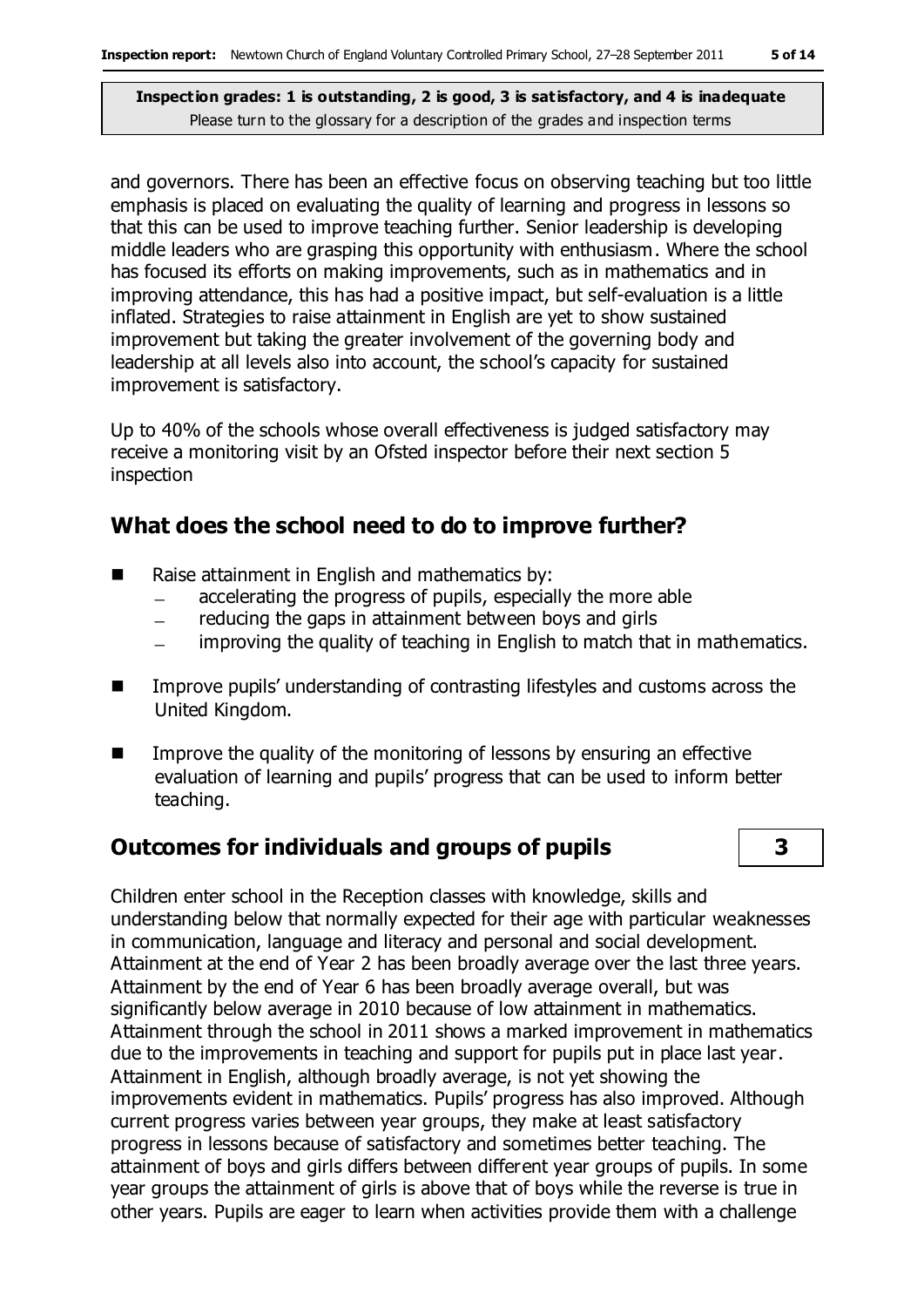and they work together well to solve problems. This was seen in an English lesson where pupils were set the challenge of turning direct speech into reported speech. In the most effective lessons pupils enjoy using criteria to evaluate their work and that of other pupils. Pupils with special educational needs and/or disabilities make satisfactory progress overall but more rapid progress during the times they receive intensive support. Pupils of all abilities are satisfactorily prepared for the next stage of their learning.

The academic work of pupils is supported by their personal development. Pupils respond well to the good care, guidance and support provided by staff and have a well-developed sense of what is right and wrong. Their generally good attitudes to learning and the very good trusting relationship they have with staff add much to the positive atmosphere all around the school. Pupils are proud of being elected to the school council and to other areas of responsibility. They are eager to participate in fund raising for charity or take part in activities that improve the school environment such as the 'Muddy Boots' gardening club. Pupils have an excellent understanding of how to keep safe, for example when using the internet. The school has been successful in achieving the Enhanced Healthy School Award in recognition of pupils' good understanding of how to develop a healthy lifestyle. Pupils gain a good understanding of spirituality through subjects such as art and through events such as the Harvest festival at the local church where Year 3 pupils read out prayers and Year 6 read poems that they had written for the occasion.

These are the grades for pupils' outcomes

| Pupils' achievement and the extent to which they enjoy their learning                                                     |                         |
|---------------------------------------------------------------------------------------------------------------------------|-------------------------|
| Taking into account:                                                                                                      |                         |
| Pupils' attainment <sup>1</sup>                                                                                           | 3                       |
| The quality of pupils' learning and their progress                                                                        | 3                       |
| The quality of learning for pupils with special educational needs and/or disabilities<br>and their progress               | 3                       |
| The extent to which pupils feel safe                                                                                      | 1                       |
| Pupils' behaviour                                                                                                         | $\overline{\mathbf{2}}$ |
| The extent to which pupils adopt healthy lifestyles                                                                       | $\overline{\mathbf{2}}$ |
| The extent to which pupils contribute to the school and wider community                                                   | 1                       |
| The extent to which pupils develop workplace and other skills that will<br>contribute to their future economic well-being | 3                       |
| Taking into account:                                                                                                      |                         |
| Pupils' attendance <sup>1</sup>                                                                                           | 2                       |
| The extent of pupils' spiritual, moral, social and cultural development                                                   | $\overline{\mathbf{2}}$ |

### **How effective is the provision?**

 $\overline{a}$ <sup>1</sup> The grades for attainment and attendance are: 1 is high; 2 is above average; 3 is broadly average; and 4 is low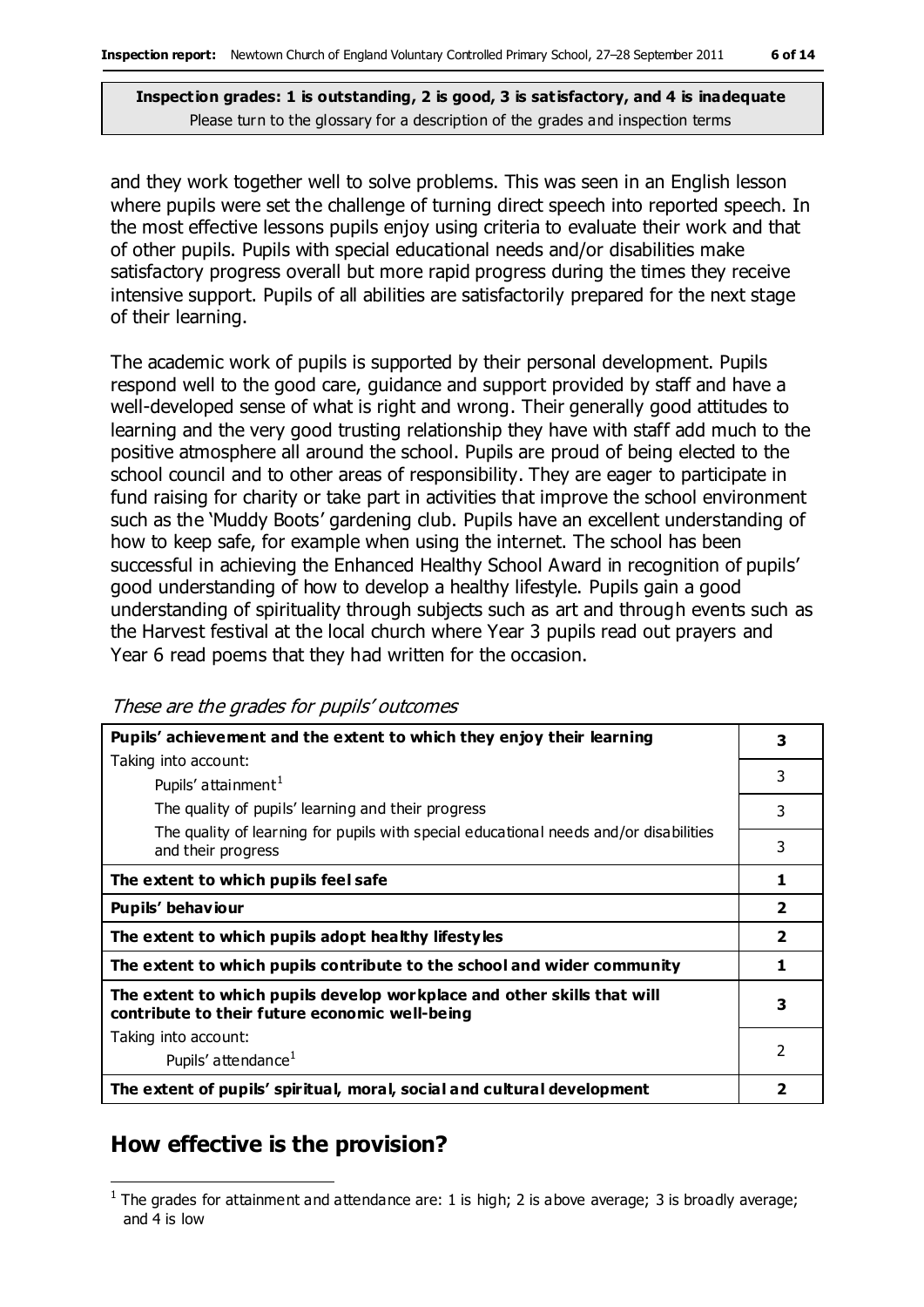The majority of teaching seen was satisfactory but where the best learning and progress was made, teaching was good or in a few cases outstanding. The teaching of mathematics was stronger than that seen in English and reflects the efforts the school has put in to improve teaching in this subject. Where teachers provide wellconstructed activities and problems to solve, pupils rise to the challenge and enjoy their learning. Examples of this were seen in both English and mathematics lessons. In a mathematics lesson for lower attaining pupils the excellent use of simple resources, challenging questioning, precise feedback and excellent support from teaching assistants resulted in pupils making good progress in their measuring. However, this is not the norm and teachers do not sufficiently use these effective strategies in order to promote learning. In some lessons the pace of learning was too slow resulting in pupils losing concentration. Assessment of what pupils already know, understand and can do is used well to plan lessons and set targets for individuals and to identify which pupils may need extra support. Pupils know their targets and these are displayed on classroom walls and desks to remind them.

The curriculum is well planned and is being developed further to promote better progress in areas such as writing. There are not enough challenging activities for the more able pupils but the curriculum is meeting the needs of pupils with special educational needs and/or disabilities and those who speak English as an additional language well. The school has worked to ensure that the curriculum takes account of the differing needs and interests of boys and girls and this is beginning to make a difference. In an English lesson the rugby World Cup was used to good effect to motivate and engage both boys and girls and get them talking to each other about their work. There is a wide range of after-school activities which pupils enjoy and good links with partners who contribute to providing exciting activities and opportunities for pupils to learn about the world of work. Residential visits are particularly enjoyed by pupils.

Staff provide good levels of care, support and guidance for all pupils and the school works effectively with other agencies to provide good support to pupils, especially those with special educational needs and/or disabilities and those who have barriers to their learning. Children are helped to transfer from Reception into Year 1 well and they settle quickly. The good links with local secondary schools allow Year 6 pupils to get a good start to their secondary education. The breakfast club provides a friendly and sustaining start to the school day. The care provided after school is also good.

| The quality of teaching                                                                                    |  |
|------------------------------------------------------------------------------------------------------------|--|
| Taking into account:                                                                                       |  |
| The use of assessment to support learning                                                                  |  |
| The extent to which the curriculum meets pupils' needs, including, where<br>relevant, through partnerships |  |
| The effectiveness of care, guidance and support                                                            |  |

These are the grades for the quality of provision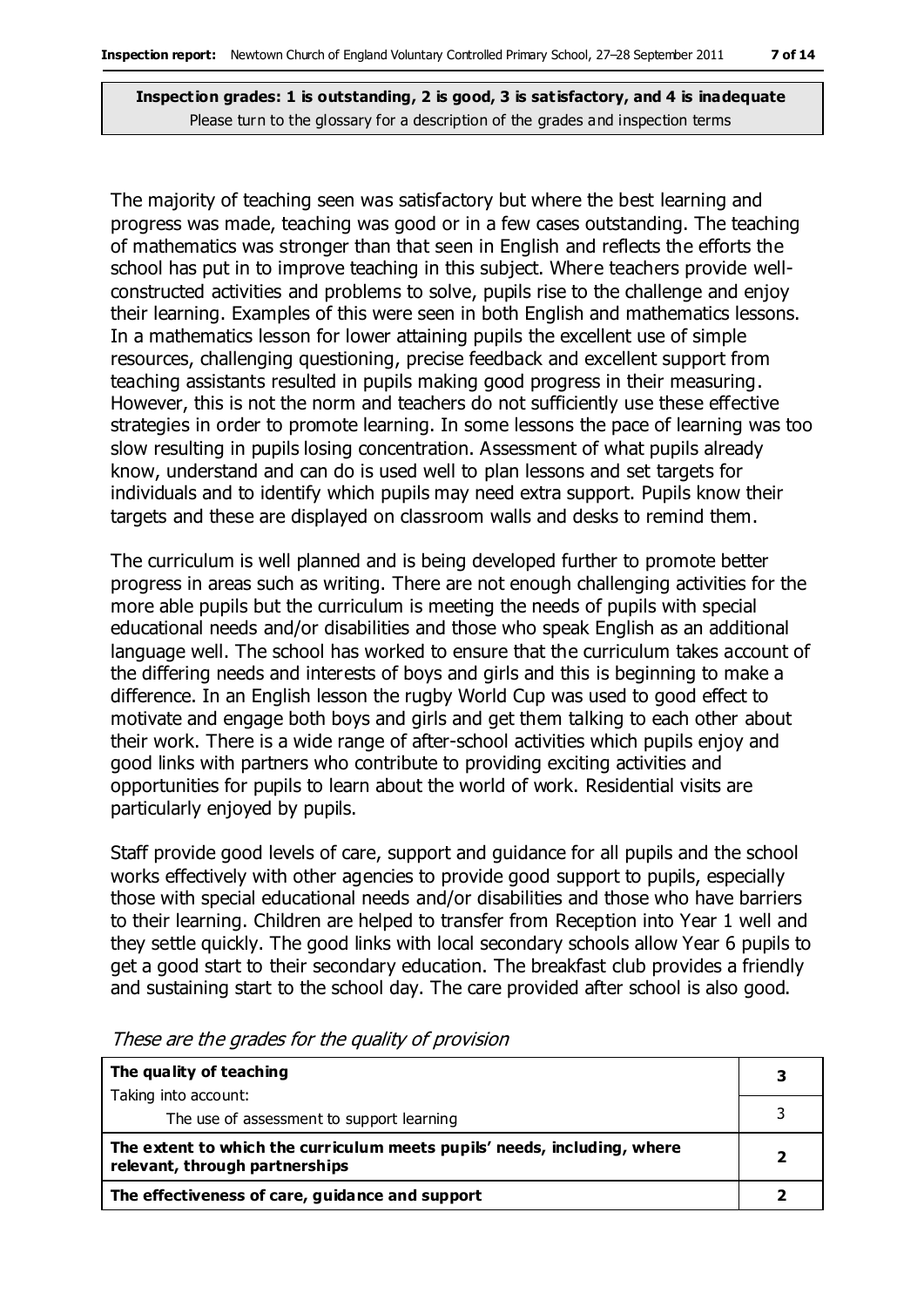#### **How effective are leadership and management?**

The governing body and school leaders are very committed to improving the school. The governors know its strengths and have a better understanding of the weaknesses and the barriers to improvement because they carry out a more comprehensive range of visits to find out what happens in the school on a day-to-day basis. These improvements and the better information provided for the members of the governing body have been largely led by the headteacher. Senior leaders have sharpened the focus on raising attainment and improving the progress made by pupils and this is having a positive impact. However, evaluation of teaching and learning is not always sufficiently accurate to ensure systematic improvements.

Keeping pupils safe is a high priority for all staff. All safeguarding regulations and duties are met and those pupils spoken to say they feel very safe and well cared for. Staff are well trained, and support for pupils who may be vulnerable is effective. The school has a good range of different ways through which it communicates with and supports parents and carers. For example, staff are able to communicate with parents and carers through text message and a recent initiative has been to encourage parents and carers to talk to their child about their homework. The school consults with parents and carers and takes account of their views. The staff and the governing body are effective in ensuring there is no discrimination based on ethnicity or background and all pupils benefit satisfactorily from all that the school has to offer. It provides satisfactory value for money. Community cohesion is promoted well in the local community and pupils have an opportunity to contribute to national charities but links with the global community are few. Partnership with a school in Africa has waned and is in the process of being re-established.

| The effectiveness of leadership and management in embedding ambition and<br>driving improvement                                                                     |                         |
|---------------------------------------------------------------------------------------------------------------------------------------------------------------------|-------------------------|
| Taking into account:                                                                                                                                                |                         |
| The leadership and management of teaching and learning                                                                                                              | 3                       |
| The effectiveness of the governing body in challenging and supporting the<br>school so that weaknesses are tackled decisively and statutory responsibilities<br>met | 3                       |
| The effectiveness of the school's engagement with parents and carers                                                                                                | $\overline{2}$          |
| The effectiveness of partnerships in promoting learning and well-being                                                                                              | $\overline{\mathbf{2}}$ |
| The effectiveness with which the school promotes equality of opportunity and<br>tackles discrimination                                                              | 3                       |
| The effectiveness of safeguarding procedures                                                                                                                        | $\overline{\mathbf{2}}$ |
| The effectiveness with which the school promotes community cohesion                                                                                                 | 3                       |
| The effectiveness with which the school deploys resources to achieve value for<br>money                                                                             | 3                       |

These are the grades for leadership and management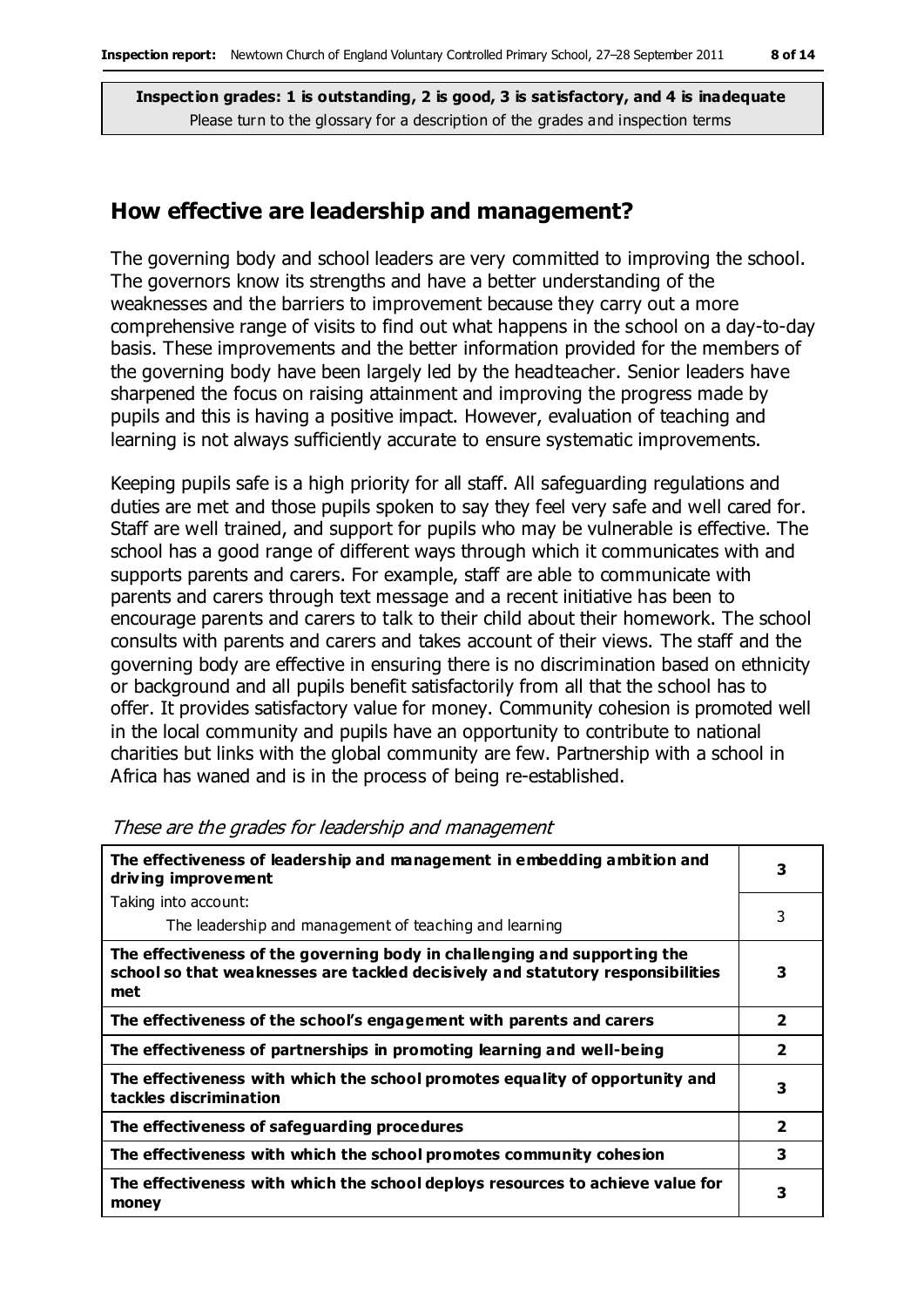## **Early Years Foundation Stage**

Induction arrangements are good. Children have many opportunities to visit the school with their pre-school groups and with their parents and carers. They settle quickly under the sensitive care and support of all staff. Teaching is good and staff have a good understanding of how children learn. Resources are of a good quality and are used well to promote exploration and learning. There is a good balance of adult-led activities and opportunities for children to choose their own activities. For example, children found great delight in searching for dinosaur bones in the sand using brushes and magnifying glasses like real archaeologists. The staff use good questioning to extend the children's vocabulary and to develop ideas. Assessments based on observations of children's learning are used well to develop activities and to identify the next steps in learning. Welfare arrangements are good. The classroom and outside areas are safe and secure.

The curriculum is well planned and uses children's interests to motivate and engage them in learning. There is a good balance of the different elements of the curriculum and all children's needs are taken into account but at present boys do not achieve as well as the girls in some areas. The leadership is evaluative and seeks expert help and advice to support development and incorporate good practice into its planning. Good links with parents and carers are being further developed so that they have a better understanding of how the children are developing.

These are the grades for the Early Years Foundation Stage

| Overall effectiveness of the Early Years Foundation Stage                    |  |
|------------------------------------------------------------------------------|--|
| Taking into account:                                                         |  |
| Outcomes for children in the Early Years Foundation Stage                    |  |
| The quality of provision in the Early Years Foundation Stage                 |  |
| The effectiveness of leadership and management of the Early Years Foundation |  |
| Stage                                                                        |  |

#### **Views of parents and carers**

The return to the Ofsted questionnaire was above average. Parents and carers are extremely positive about the school especially how well their child enjoys school, the way the school keeps them informed about their child's progress and how the school meets the needs of their child. There was no overall consensus of negative comment but more common concerns were about the behaviour of a few pupils and that homework was not always marked. Positive comments were in the majority. 'Excellent supportive environment', 'fantastic support for pupils and parents' and 'well done Newtown' are just a few of the many positive written comments.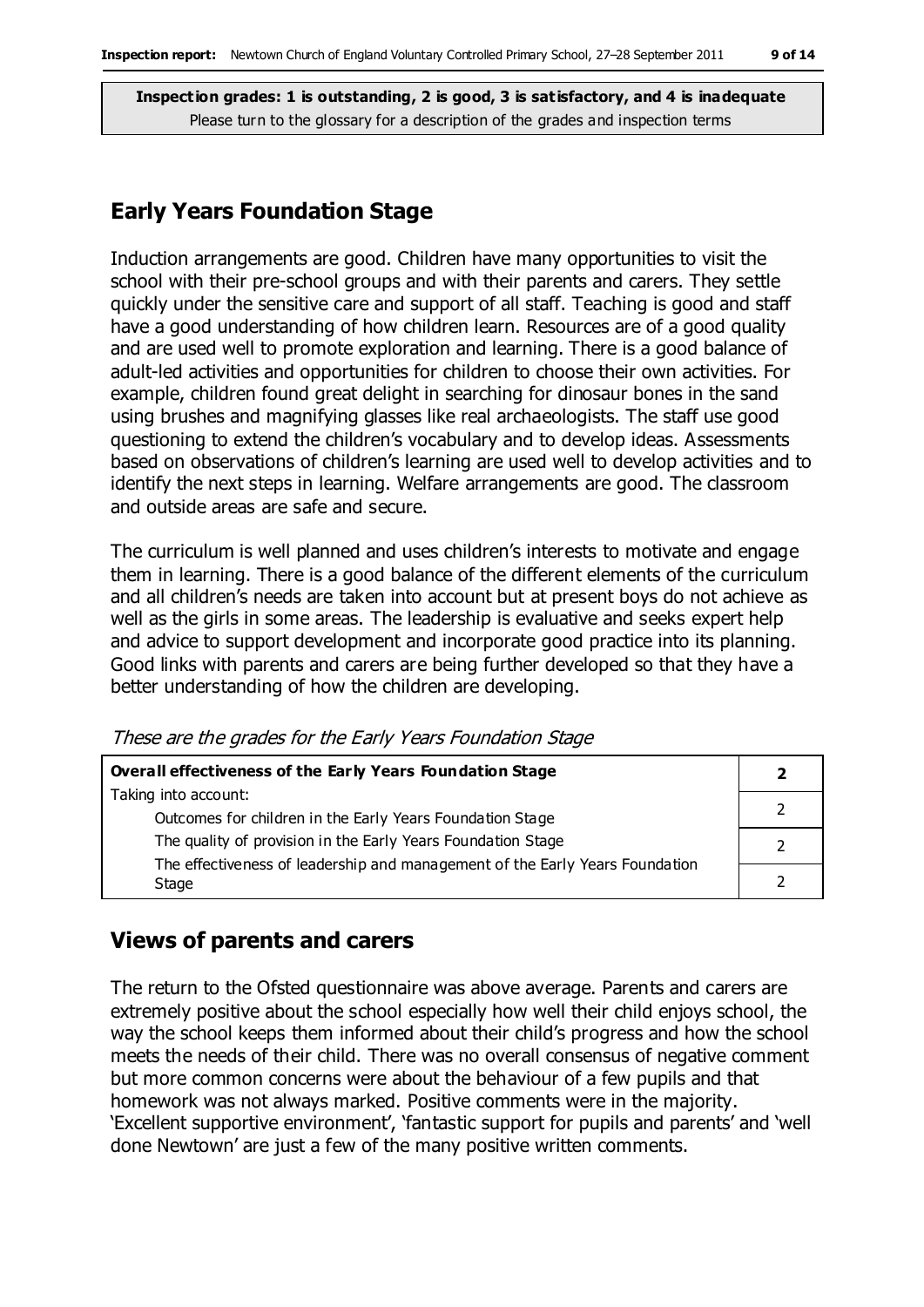#### **Responses from parents and carers to Ofsted's questionnaire**

Ofsted invited all the registered parents and carers of pupils registered at Newtown Church of England Voluntary Controlled Primary School to complete a questionnaire about their views of the school.

In the questionnaire, parents and carers were asked to record how strongly they agreed with 13 statements about the school.

The inspection team received 189 completed questionnaires by the end of the on-site inspection. In total, there are 410 pupils registered at the school.

| <b>Statements</b>                                                                                                                                                                                                                                       | <b>Strongly</b><br>agree |               | <b>Agree</b><br><b>Disagree</b> |               |                | <b>Strongly</b><br>disagree |                |                |
|---------------------------------------------------------------------------------------------------------------------------------------------------------------------------------------------------------------------------------------------------------|--------------------------|---------------|---------------------------------|---------------|----------------|-----------------------------|----------------|----------------|
|                                                                                                                                                                                                                                                         | <b>Total</b>             | $\frac{1}{2}$ | <b>Total</b>                    | $\frac{1}{2}$ | <b>Total</b>   | $\frac{1}{2}$               | <b>Total</b>   | $\frac{1}{2}$  |
| My child enjoys school                                                                                                                                                                                                                                  | 131                      | 69            | 55                              | 29            | $\overline{2}$ | $\mathbf{1}$                | $\mathbf 0$    | $\mathbf 0$    |
| The school keeps my child<br>safe                                                                                                                                                                                                                       | 141                      | 75            | 45                              | 24            | $\mathbf{1}$   | 1                           | $\mathbf 0$    | $\mathbf 0$    |
| The school informs me about<br>my child's progress                                                                                                                                                                                                      | 92                       | 49            | 83                              | 44            | 6              | 3                           | $\mathbf 0$    | $\mathbf 0$    |
| My child is making enough<br>progress at this school                                                                                                                                                                                                    | 89                       | 47            | 80                              | 42            | 8              | 4                           | $\mathbf{1}$   | $\mathbf{1}$   |
| The teaching is good at this<br>school                                                                                                                                                                                                                  | 108                      | 57            | 68                              | 36            | 4              | $\overline{2}$              | $\mathbf 0$    | $\mathbf 0$    |
| The school helps me to<br>support my child's learning                                                                                                                                                                                                   | 90                       | 48            | 79                              | 42            | $\overline{7}$ | 4                           | $\overline{2}$ | $\mathbf{1}$   |
| The school helps my child to<br>have a healthy lifestyle                                                                                                                                                                                                | 103                      | 54            | 72                              | 38            | 9              | 5                           | $\mathbf 0$    | $\mathbf 0$    |
| The school makes sure that<br>my child is well prepared for<br>the future (for example<br>changing year group,<br>changing school, and for<br>children who are finishing<br>school, entering further or<br>higher education, or entering<br>employment) | 95                       | 50            | 73                              | 39            | $\overline{4}$ | $\overline{2}$              | $\mathbf{1}$   | $\mathbf{1}$   |
| The school meets my child's<br>particular needs                                                                                                                                                                                                         | 87                       | 46            | 91                              | 48            | 3              | $\overline{2}$              | $\mathbf{1}$   | $\mathbf{1}$   |
| The school deals effectively<br>with unacceptable behaviour                                                                                                                                                                                             | 70                       | 37            | 84                              | 44            | 14             | $\overline{7}$              | 3              | $\overline{2}$ |
| The school takes account of<br>my suggestions and<br>concerns                                                                                                                                                                                           | 64                       | 34            | 93                              | 49            | 15             | 8                           | $\mathbf 0$    | $\mathbf 0$    |
| The school is led and<br>managed effectively                                                                                                                                                                                                            | 117                      | 62            | 57                              | 30            | $\overline{4}$ | $\overline{2}$              | $\overline{2}$ | $\mathbf{1}$   |
| Overall, I am happy with my<br>child's experience at this<br>school                                                                                                                                                                                     | 119                      | 63            | 62                              | 33            | 3              | 2                           | $\mathbf 0$    | $\mathbf 0$    |

The table above summarises the responses that parents and carers made to each statement. The percentages indicate the proportion of parents and carers giving that response out of the total n umber of completed questionnaires. Where one or more parents and carers chose not to answer a particular question, the percentages will not add up to 100%.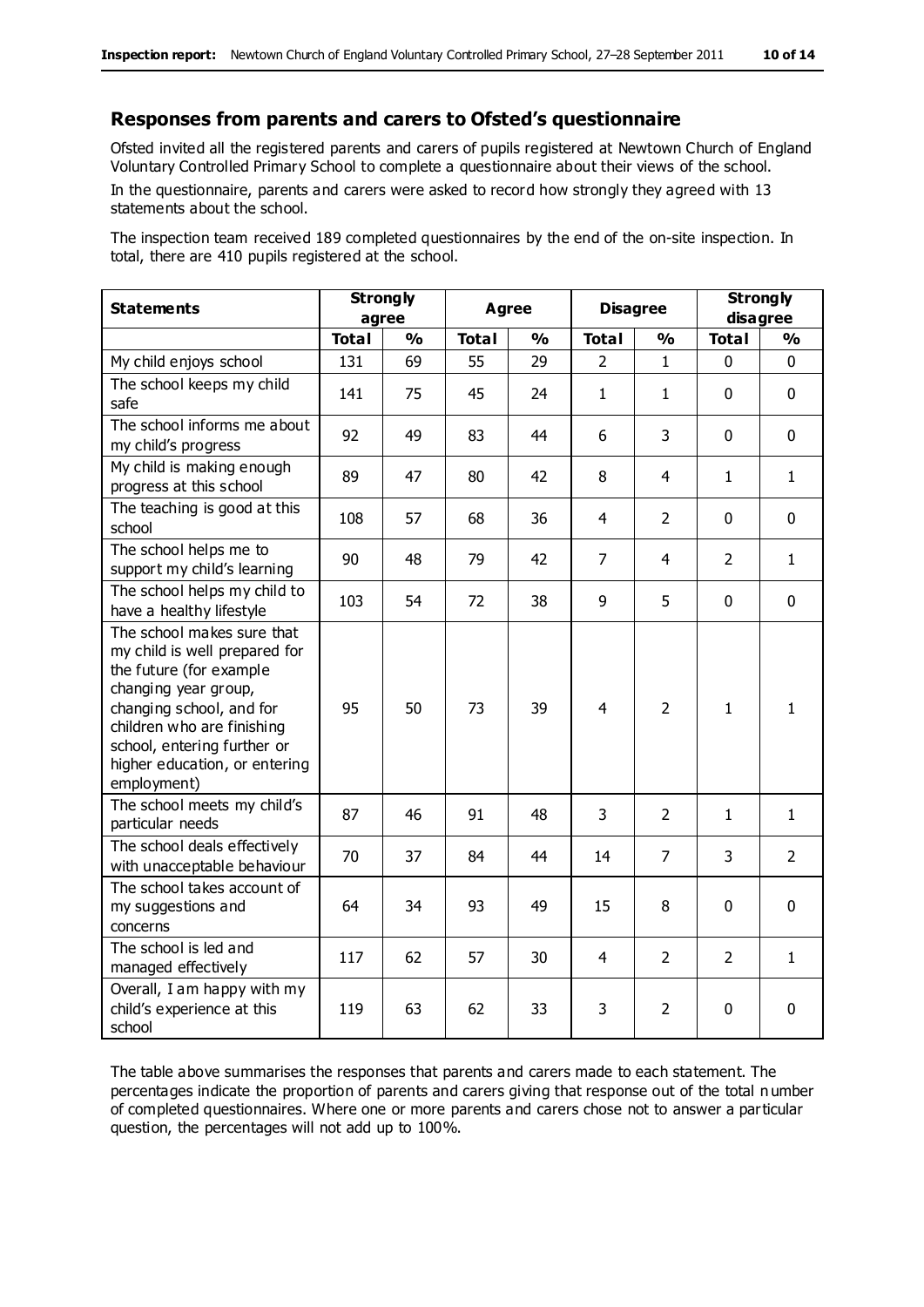# **Glossary**

## **What inspection judgements mean**

| <b>Grade</b> | <b>Judgement</b> | <b>Description</b>                                            |
|--------------|------------------|---------------------------------------------------------------|
| Grade 1      | Outstanding      | These features are highly effective. An outstanding           |
|              |                  | school provides exceptionally well for all its pupils' needs. |
| Grade 2      | Good             | These are very positive features of a school. A school        |
|              |                  | that is good is serving its pupils well.                      |
| Grade 3      | Satisfactory     | These features are of reasonable quality. A satisfactory      |
|              |                  | school is providing adequately for its pupils.                |
| Grade 4      | Inadequate       | These features are not of an acceptable standard. An          |
|              |                  | inadequate school needs to make significant                   |
|              |                  | improvement in order to meet the needs of its pupils.         |
|              |                  | Ofsted inspectors will make further visits until it           |
|              |                  | improves.                                                     |

## **Overall effectiveness of schools**

|                       | Overall effectiveness judgement (percentage of schools) |      |                     |                   |
|-----------------------|---------------------------------------------------------|------|---------------------|-------------------|
| <b>Type of school</b> | <b>Outstanding</b>                                      | Good | <b>Satisfactory</b> | <b>Inadequate</b> |
| Nursery schools       | 43                                                      | 47   |                     |                   |
| Primary schools       | h                                                       | 46   | 42                  |                   |
| Secondary             | 14                                                      | 36   | 41                  |                   |
| schools               |                                                         |      |                     |                   |
| Sixth forms           | 15                                                      | 42   | 41                  | 3                 |
| Special schools       | 30                                                      | 48   | 19                  |                   |
| Pupil referral        | 14                                                      | 50   | 31                  |                   |
| units                 |                                                         |      |                     |                   |
| All schools           | 10                                                      | 44   | 39                  |                   |

New school inspection arrangements were introduced on 1 September 2009. This means that inspectors now make some additional judgements that were not made previously.

The data in the table above are for the period 1 September 2010 to 08 April 2011 and are consistent with the latest published official statistics about maintained school inspection outcomes (see www.ofsted.gov.uk).

The sample of schools inspected during 2010/11 was not representative of all schools nationally, as weaker schools are inspected more frequently than good or outstanding schools.

Percentages are rounded and do not always add exactly to 100.

Sixth form figures reflect the judgements made for the overall effectiveness of the sixth form in secondary schools, special schools and pupil referral units.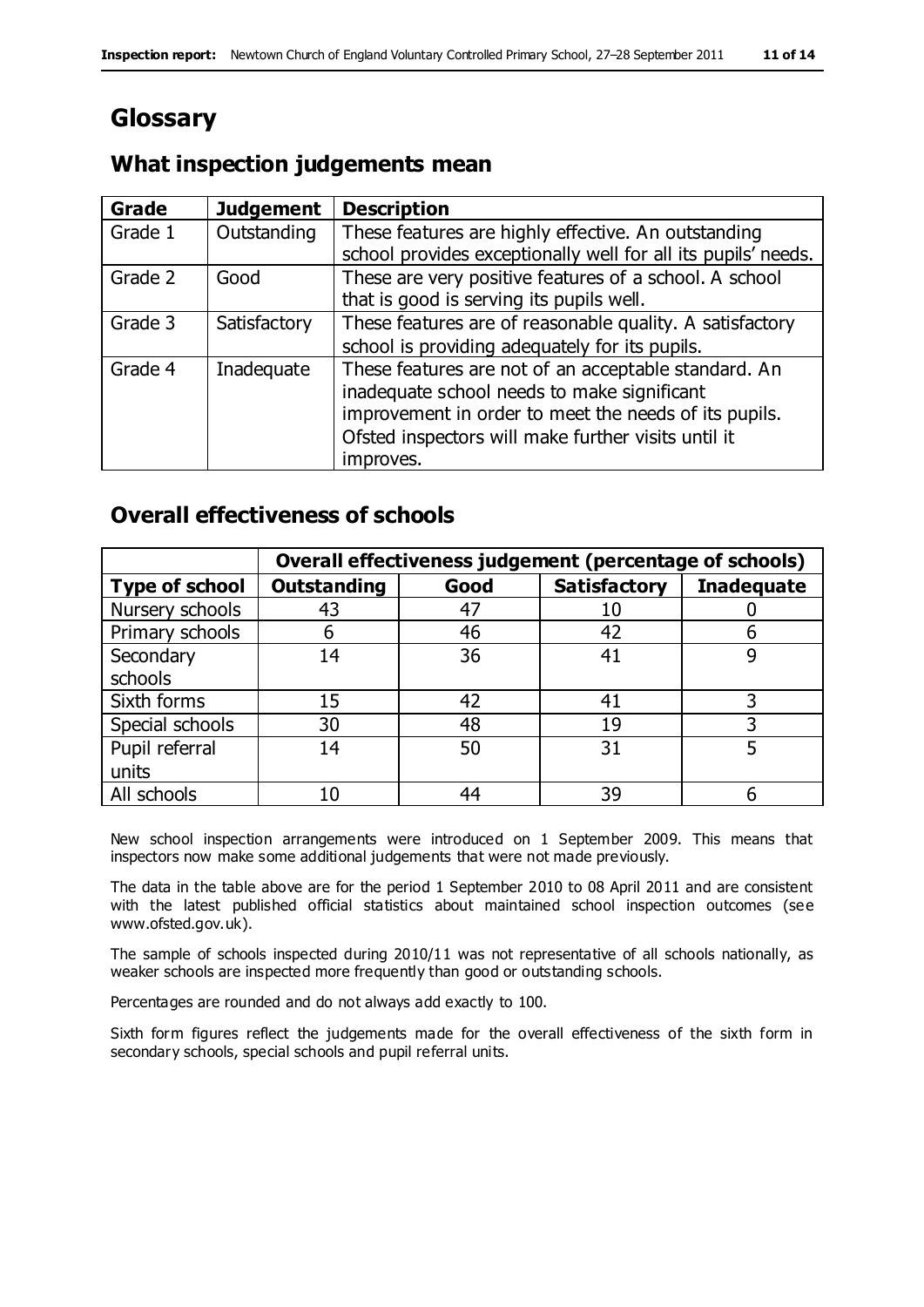# **Common terminology used by inspectors**

| Achievement:                  | the progress and success of a pupil in their<br>learning, development or training.                                                                                                                                                                                                                                           |
|-------------------------------|------------------------------------------------------------------------------------------------------------------------------------------------------------------------------------------------------------------------------------------------------------------------------------------------------------------------------|
| Attainment:                   | the standard of the pupils' work shown by test and<br>examination results and in lessons.                                                                                                                                                                                                                                    |
| Capacity to improve:          | the proven ability of the school to continue<br>improving. Inspectors base this judgement on what<br>the school has accomplished so far and on the<br>quality of its systems to maintain improvement.                                                                                                                        |
| Leadership and management:    | the contribution of all the staff with responsibilities,<br>not just the headteacher, to identifying priorities,<br>directing and motivating staff and running the<br>school.                                                                                                                                                |
| Learning:                     | how well pupils acquire knowledge, develop their<br>understanding, learn and practise skills and are<br>developing their competence as learners.                                                                                                                                                                             |
| <b>Overall effectiveness:</b> | inspectors form a judgement on a school's overall<br>effectiveness based on the findings from their<br>inspection of the school. The following judgements,<br>in particular, influence what the overall<br>effectiveness judgement will be.                                                                                  |
|                               | The school's capacity for sustained<br>×<br>improvement.<br>Outcomes for individuals and groups of<br>п<br>pupils.<br>The quality of teaching.<br>The extent to which the curriculum meets<br>pupils' needs, including, where relevant,<br>through partnerships.<br>The effectiveness of care, guidance and<br>■<br>support. |
| Progress:                     | the rate at which pupils are learning in lessons and<br>over longer periods of time. It is often measured<br>by comparing the pupils' attainment at the end of a<br>key stage with their attainment when they started.                                                                                                       |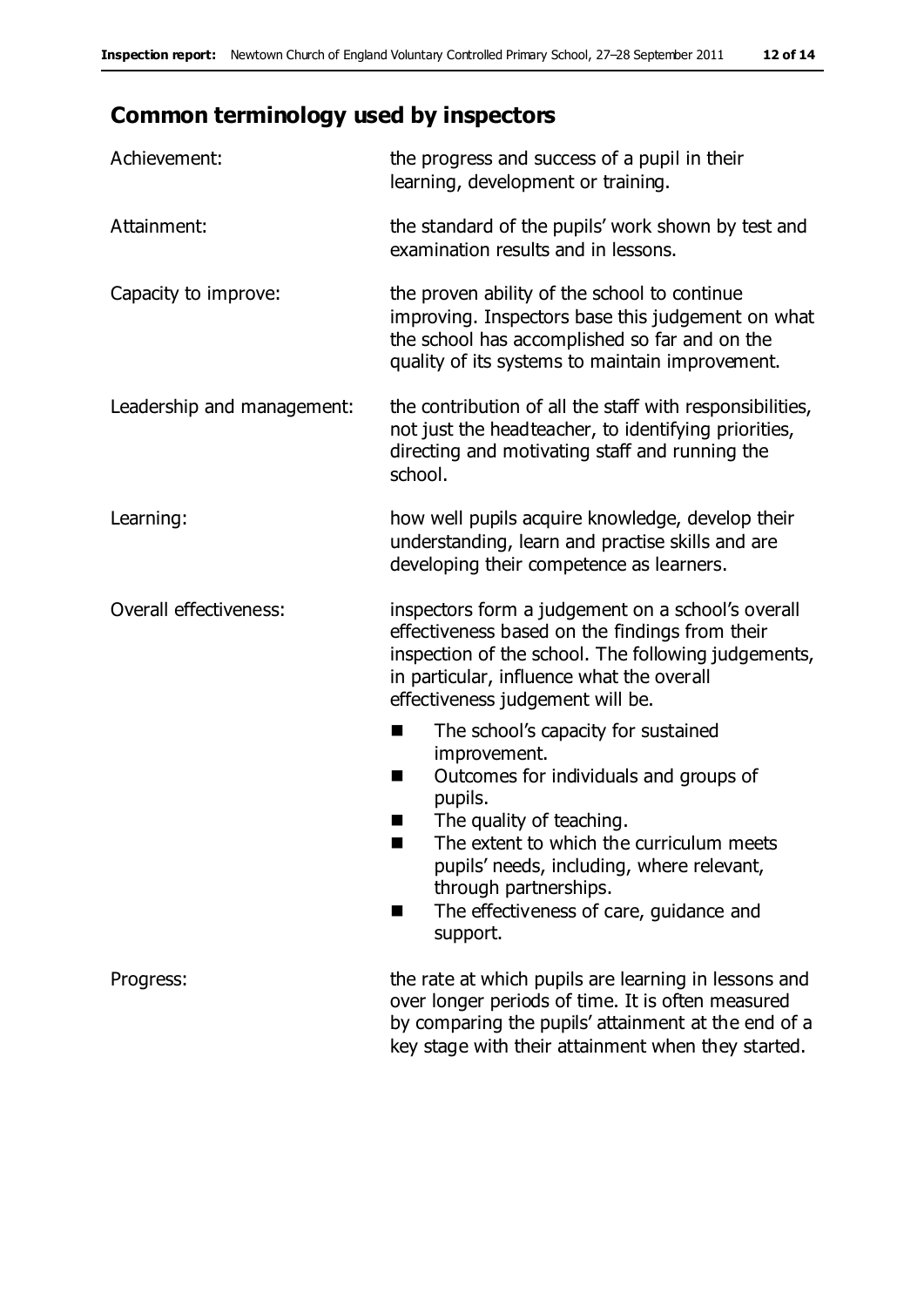#### **This letter is provided for the school, parents and carers to share with their children. It describes Ofsted's main findings from the inspection of their school.**



29 September 2011

Dear Pupils

#### **Inspection of Newtown Church of England Voluntary Controlled Primary School, Gosport PO12 1JD**

Thank you for your very friendly welcome and for helping us when we visited your school recently. We enjoyed our visit and were impressed by the way you all got on well together and how well you behaved in lessons and around the school. This letter is to tell you about the judgement that we have made on you and your school.

Newtown Church of England Primary is a satisfactory school. You told us that you liked coming to school and your parents and carers also like the school a lot as well. You said that you enjoy many of the things the school provides for you, for example the after-school clubs and the residential visits you attend. You have a good understanding of how to keep yourselves healthy and safe and you make an outstanding contribution to your local community and to your school. All the adults in the school work well together to take good care of you.

The youngest of you get off to a good start in the Reception class. You make satisfactory progress through the rest of the school. Sometimes boys and girls do not reach the same levels in the different subjects and we would like the school to make sure that all of you make good progress, especially in English. You have strong links with your local community and you are given opportunities to learn about life in other countries. However, we would like you to have a better understanding of the different cultures of people in the United Kingdom.

Teaching is satisfactory and improvements have been made to the way you are taught mathematics. We want that to be matched by improvements in the teaching of English. We also would like the school to improve the way it understands how you are learning in your lessons and to use that better understanding to improve the teaching even more.

Yours sincerely

Richard Capel Lead inspector